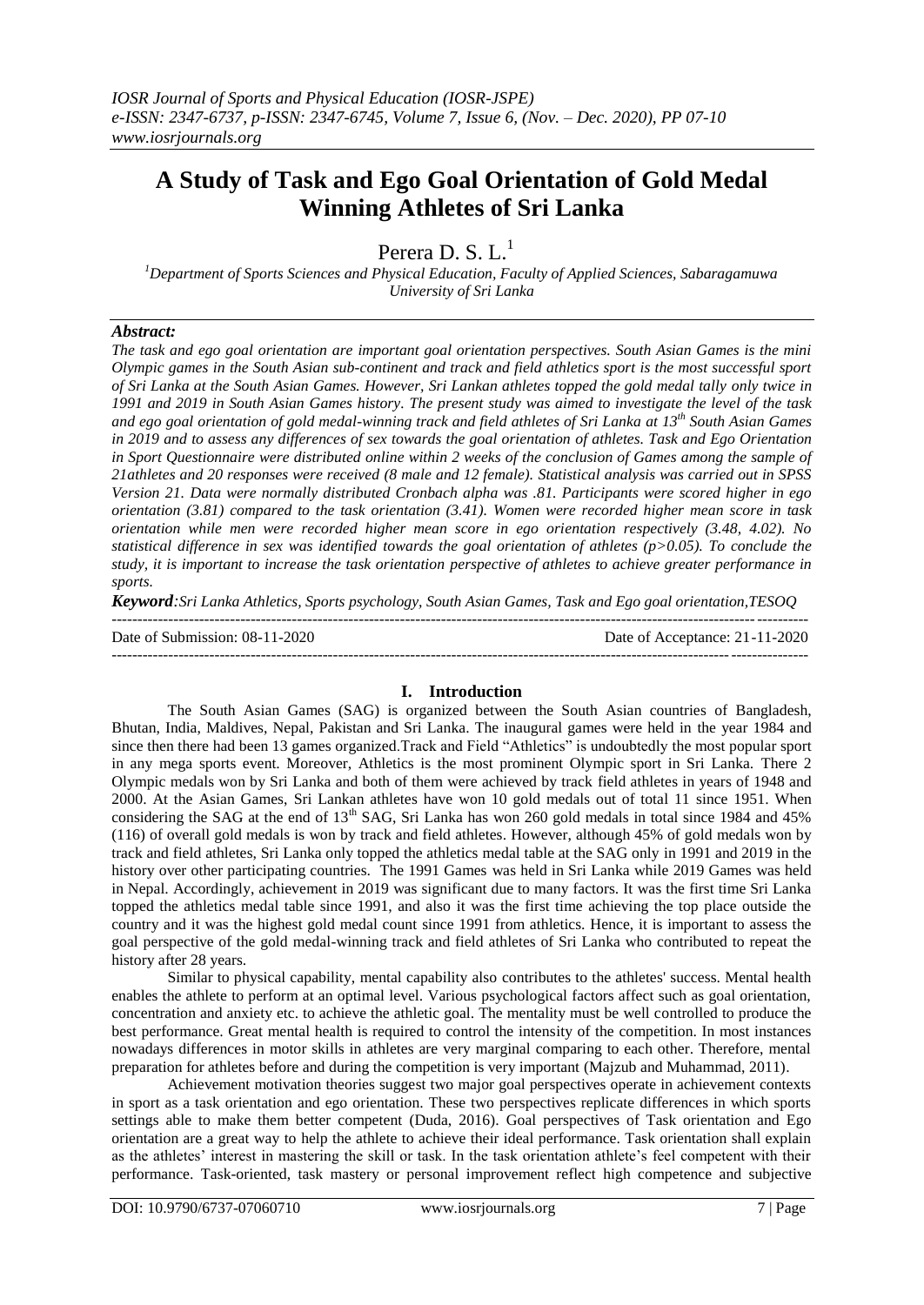success. Ego Orientated athletes have always compared themselves with similar athletes base their success of opponents (Nicholls, 1984; Walling, Duda and Chi, 1993; Castillo *et al.*, 2010; Duda, 2016). Ego orientation was a positive predictor of the view that sports involvement should enhance once self - esteem and social status (Nicholls, 1984). However, there is another upcoming goal orientation named avoidance orientation.The avoidance orientation is characterized as a need to try to succeed in order to avoid looking incompetent (Jagacinski and Strickland, 2000).

#### **II. Methodology**

The study was conducted under a cross-sectional survey study design. The main objective of the study was to investigate the level of the task and ego goal orientation of the gold medal-winning track and field athletes of Sri Lanka at the 13<sup>th</sup> South Asian Games held in Kathmandu, Nepal in the year 2019. Assessing the differences in sex towards the goal orientation was the minor objective. The population of the study was gold medalists in athletics at South Asian Games of Sri Lanka team (n=21) including 9 male athletes and 12 female athletes. They were selected under the selective population sampling method. "Task and Ego Orientation in Sport Questionnaire (TEOSQ)" was shared online among the population within two weeks of completion of the Games in December 2019. TEOSQ consisted of 13 questions which included7 questions on task orientation while 6 questions on ego orientation. TEOSO was organised according to 5-point Likert scale ranging from strongly disagree, disagree, neutral, agree and strongly agree (Figure 1). Twenty responds were received and only 1 male athlete did not respond to the questionnaire. Statistical analysis was carried out by using SPSS version 21.

### **III. Result and Discussion**

Data were normally distributed and the internal consistency of data was assessed by utilizing Cronbach alpha (.81).

Overall, the mean chronological age of the participants was 26.14 years. The mean chronological ages of males and females were 27.55 and 24.73 years respectively.

The mean scores of overall task goal orientation were 3.41 and overall ego goal orientation was 3.81 out of 5. According to meanscores obtained it is evident that Sri Lankan gold medal-winning track and field athletes were higher in ego goal orientation compared to the mean task goal orientation scores. Previous studies on goal orientation of athleteshad discussedthat mean task goal orientation scores were higher in athletes compared to their mean ego orientation scores (Jagacinski and Strickland, 2000; Ryska, 2003; Majzub and Muhammad, 2011). A study in Croatia mentioned that task goal orientation as the most desirable orientation for formulating achievement goals in sport (Barić and Horga, 2007).Besides individual differences in goal orientations suggests that there are other important factors which impact whether a person is a task or egoinvolved at any one point in time. These additional influences include the Ego orientation has been associated with greater depression and less reported enjoyment after a loss, and greater somatic and cognitive anxiety (Walling, Duda and Chi, 1993).

The female and male athletes recorded a mean value of 3.48 and 3.32 for task goal orientation respectively(Figure 2).The female athletes scored a mean value of 3.67 and male athletes scored a mean value of 4.02 for ego goal orientation respectively (Figure 2). It revealed that female athletes were more task goalorientated than male athletes and male athletes were more ego goal-oriented compared to female athletes. However, according to the statistical analysis, there was no statistical difference in athlete's sex towards the goal orientation was recorded ( $p>0.05$ ) according to the two-sample t-test. A similar result mentioning no difference in sex towards the athletes" goal orientation was obtained in the United States of America (Treasure and Roberts, 1994). However, another study carried out in Japanese sports context noted sex differences in goal orientation among athletes(p < 0.05) (Wakayama, Watanabe, Inomata, 2002). Therefore, it is evident that different results were recorded in sexual differences of goal orientation of athletes in different study settings.

Studies conducted in Canada, Japan and the United States of Americareported that females scored higher for task goal orientation similar to the present study than the males' athletes(Li, Harmer and Acock, 1996; Jagacinski and Strickland, 2000; Wakayama, Watanabe, Inomata, 2002). Athletes high in task orientation invest more effort in improving technique and ideal performance (Gregg, O and Hall, 2016). Female athletes of Sri Lanka national team won 11 gold medals at  $13<sup>th</sup>$  SAG while male athletes won 4 gold medals. With that, it can be proved that higher task orientation can lead to better success in sports achievements despite the other factors affecting to athlete"s performance including the level of competitions of the opponents, climate, experience etc.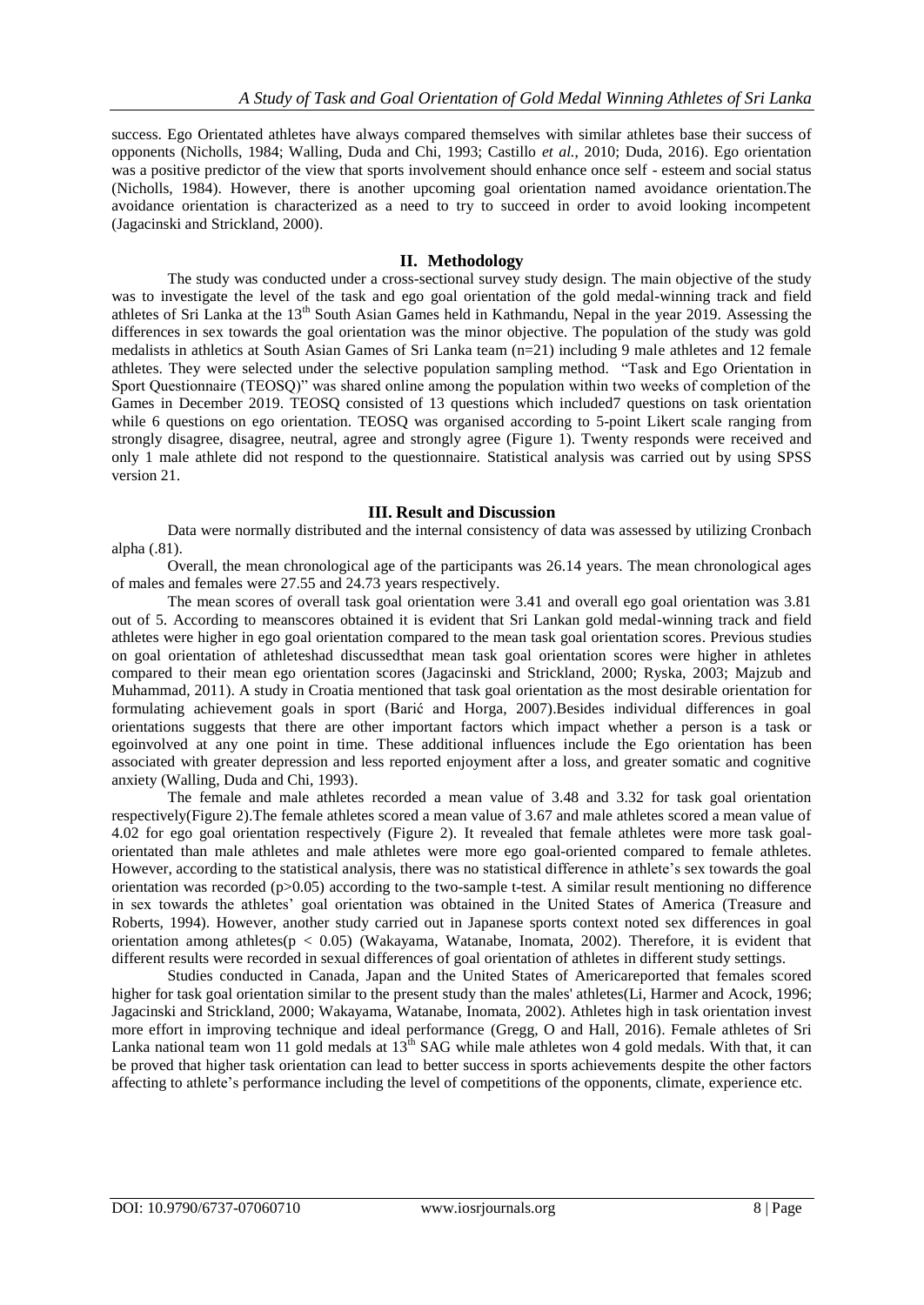

**Figure1** Overall mean scores of Ego Goal Orientation and Task Goal Orientation





#### **IV. Conclusion**

Task and Ego goal orientation are important goal perspectives in achievement context in sports. The current study presented with gold medal-winning athletes in track and field who represented Sri Lanka national team at  $13<sup>th</sup>$  SAG held in Kathmandu Nepal December 2019. According to the findings received from the TEOSQ,overallthe participants were recorded higher in ego goal orientation over the task goal orientation (3.81>3.41). When assessing the athlete"s sex, female athletes were scored higher compared to male athletes in task orientation (3.48>3.32) while male athletes were more ego-oriented compared to the female athletes (4.02>3.67). Task orientation is considered to be the most important according to the goal achievement theories. For greater achievements, both male and female athletes should master the skills rather comparing them with others. Increased sample size and different sports are recommended to carry out similar studies to understand the achievement goal orientation of Sri Lankan athletes to achieve better success in future events.

#### **References**

- [1] Barić, R. and Horga, S. (2007) "Psychometric Properties of the Croatian Version of Task and Ego Orientation in Sport Questionnaire (Cteosq).", *Kinesiology*, 38(2), pp. 135–140.
- [2] Castillo, I. *et al.* (2010) "The task and ego orientation in sport questionnaire: Testing for measurement invariance and latent mean differences in Spanish and Portuguese adolescents", *International Journal of Testing*, 10(1), pp. 21–32. doi: 10.1080/15305050903352107.
- [3] Duda, J. L. (2016) "Relationship between Task and Ego Orientation and the Perceived Purpose of Sport among High School Athletes", *Journal of Sport and Exercise Psychology*, 11(3), pp. 318–335. doi: 10.1123/jsep.11.3.318.
- [4] Gregg, M. J., O, J. and Hall, C. R. (2016) "Examining the relationship between athletes" achievement goal orientation and ability to employ imagery", *Psychology of Sport and Exercise*. Elsevier Ltd, 24, pp. 140–146. doi: 10.1016/j.psychsport.2016.01.006.
- [5] Jagacinski, C. M. and Strickland, O. J. (2000) "Task and ego orientation: The role of goal orientations in anticipated affective reactions to achievement outcomes", *Learning and Individual Differences*, 12(2), pp. 189–208. doi: 10.1016/S1041-6080(01)00037- 1.
- [6] Li, F., Harmer, P. and Acock, A. (1996) "The task and ego orientation in sport questionnaire: Construct equivalence and mean differences across gender", *Research Quarterly for Exercise and Sport*, 67(2), pp. 228–238. doi: 10.1080/02701367.1996.10607949.
- [7] Majzub, R. and Muhammad, T. A. (2011) "Goal orientation and achievement of Junior in Golfers Malaysia", *Procedia - Social and*